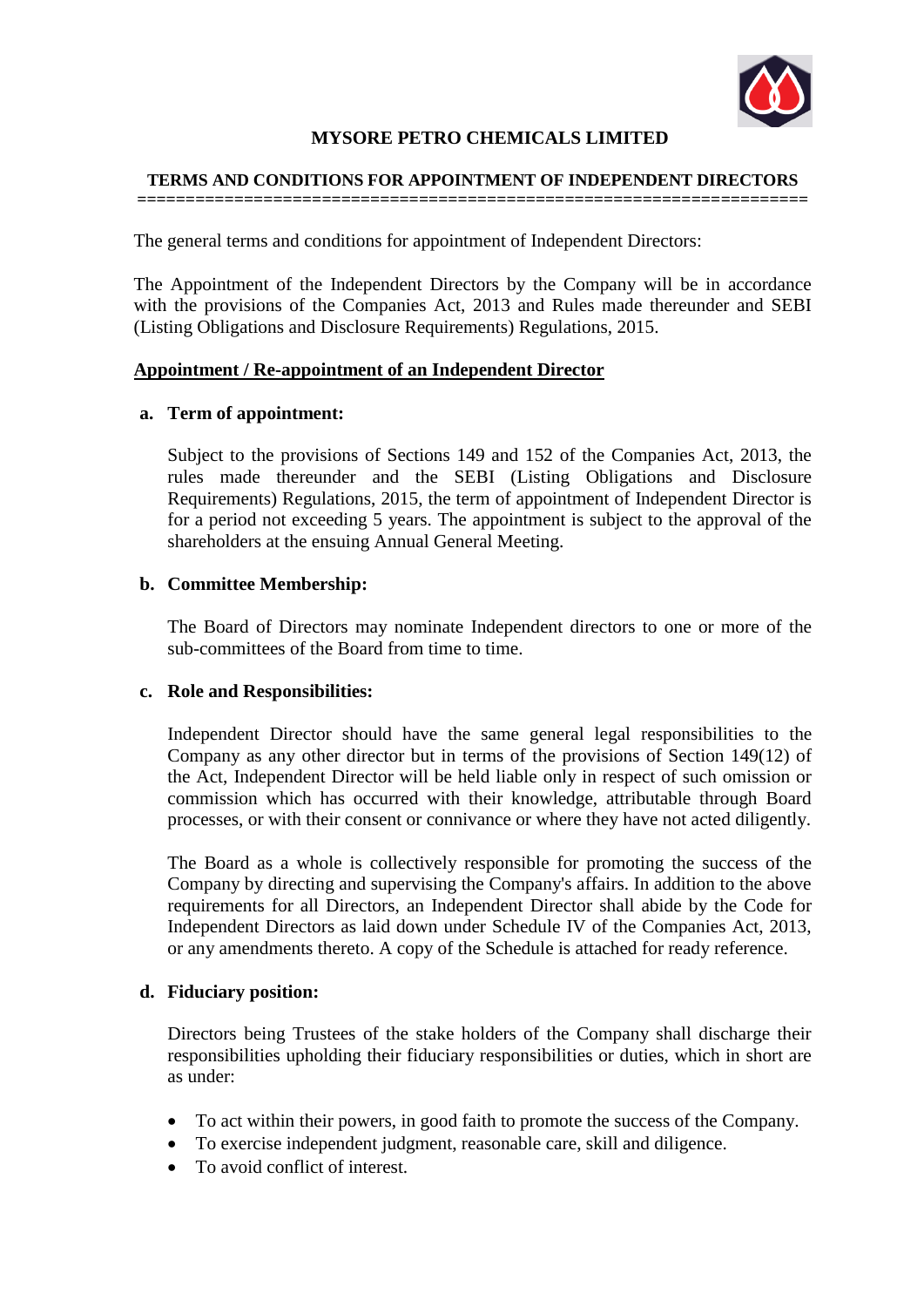

- Not to accept benefits from third parties, which are attributable consequent to Independent directors, independent directorship of the Company.
- To declare interest in proposed transactions or arrangements.

# **e. Code of conduct:**

During the tenure of Independent Directors appointment, Independent Directors are required to comply with Schedule IV of the Companies Act, 2013 and all relevant regulations as may be issued by the Listing Authority with regard to insider trading and other market related matters from time to time. Independent Director will also adhere to the code of conduct as may be notified by the Board of Directors of the Company for its directors and other employees.

## **f. Remuneration:**

Independent Directors annual remuneration will be as under:

- Sitting fees for attending each meeting of the Board and its Committees as may be determined by the Board from time to time, and
- Independent Directors will be entitled to reimbursement of expenses incurred by Independent Directors in connection with attending the Board meetings, Board Committee meetings, general meetings and in relation to the business of the Company towards hotel accommodation, travelling and other out-of-pocket expenses.
- Pursuant to applicable law, Independent Director will not be entitled to any stock options.

## **g. Confidentiality:**

Independent Director must apply the highest standards of confidentiality and not disclose to any person or company any confidential information concerning the Company and any Group Companies with which they come into contact by virtue of their position as Director.

## **h. Independence:**

The Board of Directors of the Company inter alia has given due consideration to Independent Directors declaration of being qualified as 'independent' in accordance with the provisions of Companies Act, 2013 and SEBI (Listing Obligations and Disclosure Requirements) Regulations, 2015. Independent Directors are expected to continue to be qualified as 'independent' during their tenure and provide periodic declaration to the effect as required by regulations. Independent Directors will be identified as 'Independent Director' in the annual report and other documents and publications of the Company. If circumstances change and Independent Director believe it may not be possible for Independent Director to retain their independence they should discuss this with the Chairman as soon as practicable.

## **i. Performance Evaluation:**